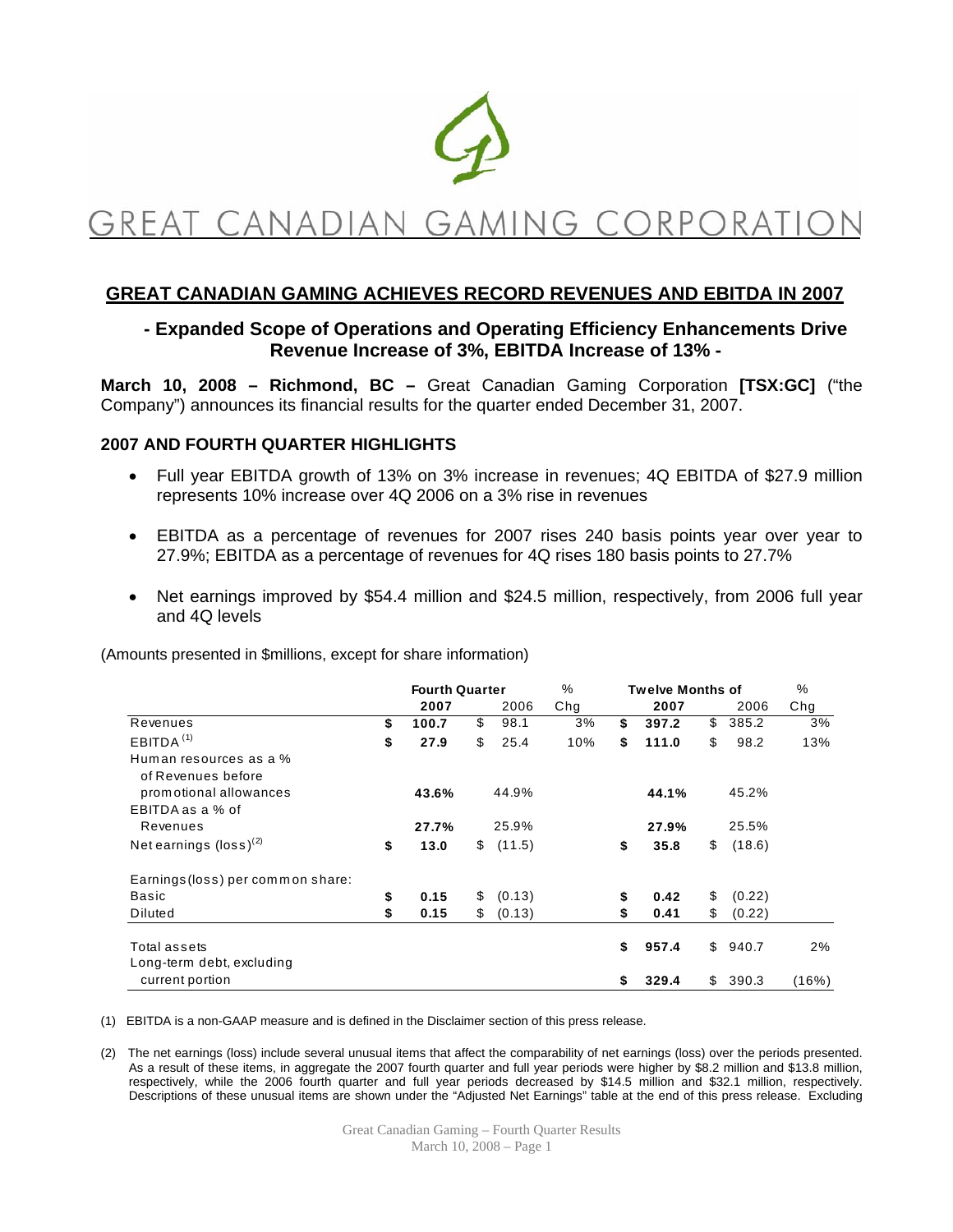Great Canadian Gaming recorded its highest ever levels of revenues and EBITDA in 2007. Revenues of \$397.2 million and EBITDA of \$111.0 million represent 3% and 13% improvements over 2006 levels, respectively. As a result of the Company's successful implementation of operating efficiency initiatives during 2007 and the second half of 2006, the record results translated into a year-over-year improvement of 240 basis points in EBITDA as a percentage of revenues to 27.9%.

Great Canadian's record operating results were led by Boulevard Casino, where revenues and EBITDA rose by 15% and 27%, respectively. These increases were driven by new marketing initiatives, expanded hospitality offerings, and the patronage generated by the property's Red Robinson Show Theatre. The latter was particularly instrumental in driving a nearly 21% year-overyear increase in slot coin-in at the property.

The Company's River Rock Casino Resort achieved a 3% rise in revenues and a 8% increase in EBITDA from 2006 levels. These increases were driven by an improved mix of slot and table games, increased entertainment and hospitality offerings, and more effective marketing programs.

BC Racinos also produced at record levels for 2007, generating full-year revenues of \$46.8 million and EBITDA of \$12.0 million, improvements of 11% and 46%, respectively. These gains reflect the introduction of table games and the strong slot performance at Fraser Downs, the November 2007 installation of 150 slot machines at Hastings Racecourse, and a 9% year-over-year improvement in racing revenues.

For the quarter ended December 31, 2007, Great Canadian recorded improvements in both revenues, which rose by 3% to \$100.7 million, and EBITDA, which improved by 10% to \$27.9 million, when compared to the fourth quarter of 2006. These improvements reflect solid year-overyear gains at Boulevard and River Rock as well as from the Vancouver Island casinos and BC racinos, partially offset by a decline at the Nova Scotia casinos and lesser contributing properties. The Company's EBITDA as a percentage of revenues improved by 180 basis points to 27.7% compared to 25.9% in the fourth quarter of 2006. This was primarily due to both revenue growth and efficiency initiatives implemented across the property portfolio, and was partially offset by the fourth quarter results of the Nova Scotia casinos.

"2007 was a year that saw Great Canadian achieve record operating results while simultaneously moving to ensure our continued future growth," stated Ross J. McLeod, Chairman and CEO. "We completed several strategic gaming and service expansions, announced plans for additional developments, continued to enhance our operating efficiency, and established a financial structure that provides flexibility for the pursuit of further value-creating opportunities.

"Our record revenues and EBITDA were led by Boulevard Casino and River Rock Casino Resort, both of which continue to benefit from impressive levels of patronage. These can be attributed to revitalized marketing efforts, hospitality upgrades, and the continued success of our show theatres. Our effectiveness in executing against ongoing operating efficiency initiatives allowed us to achieve year-over-year combined EBITDA growth for these two flagship properties of nearly 15% while EBITDA as a percentage of revenues increased by 280 basis points.

"In addition to the operating improvements at Boulevard and River Rock, the Company benefited in the second half of 2007 from the introduction of new gaming supply at both Fraser Downs and Hastings Racecourse. The initial contributions from these expansions provide an example of the significant growth Great Canadian is poised to realize given our strong pipeline of development initiatives.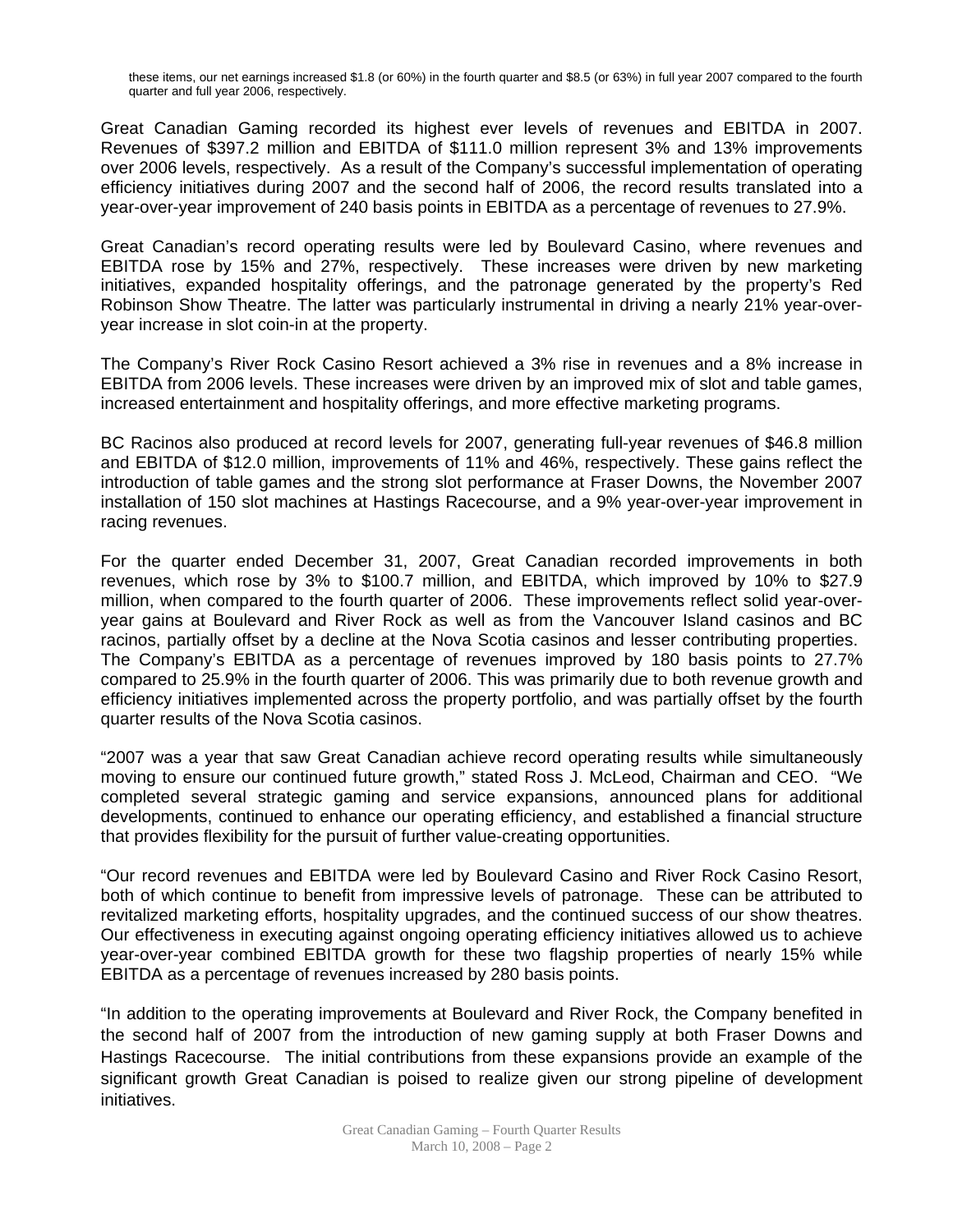"Last month, we announced our plans to develop a new five storey, 191 room hotel at River Rock that will feature 360 additional parking spaces and 21,000 square feet of commercial space. This expansion will complement both the 1,200 stall parking garage already under construction and the 5,300 square foot conference centre that opened in July 2007. By the commencement of the 2010 Vancouver Olympic Games, River Rock will have established itself as a world-class, full-service entertainment complex.

"The River Rock and Hastings expansions represent only a portion of our robust development pipeline. In September 2007, we began formally planning for the redevelopment of the View Royal Casino. This redevelopment, which remains subject to local government and BCLC approvals, will add approximately 37,000 square feet of floor area and 380 parking spaces. The increased capacity will allow the property to accommodate additional gaming supply, a simulcast facility, and improved hospitality offerings. Also in British Columbia, we purchased Ridge Meadows Bingo Association, which operates a 525-seat gaming hall located in downtown Maple Ridge. Our intention is to upgrade this facility into a Community Gaming Centre, subject to BCLC and local approvals.

"Finally, in July, Great Canadian reached an agreement with OLG for plans to both expand our Georgian Downs facility to accommodate 1,000 slot machines and explore possibilities for that facility's long-term redevelopment. We plan to spend approximately \$30.3 million over 18 months, in addition to the approximately \$45.7 million committed by OLG, for improvements to the slot floor, food and beverage and back-of-house areas. In addition, the OLG has extended our siteholder agreement and guaranteed the Company's 10% slot machine revenue share through to November 30, 2021.

"These development projects will allow us to improve the overall quality of our property portfolio through significant increases in gaming supply, upgrades to hospitality offerings, and the introduction of new parking capacity. The capital structure we put in place last February allows us to proactively work with our provincial crown corporation partners to improve our properties and ensure that we deliver the highest quality entertainment destinations to our guests."

Mr. McLeod concluded, "In 2008 and beyond, Great Canadian is poised to further build on 2007's record results and strong operational foundation. We will look to drive shareholder value as we implement additional programs to drive revenues, continue to execute against our operating efficiency initiatives, and further develop what is one of the most robust expansion pipelines for regional gaming facilities in North America."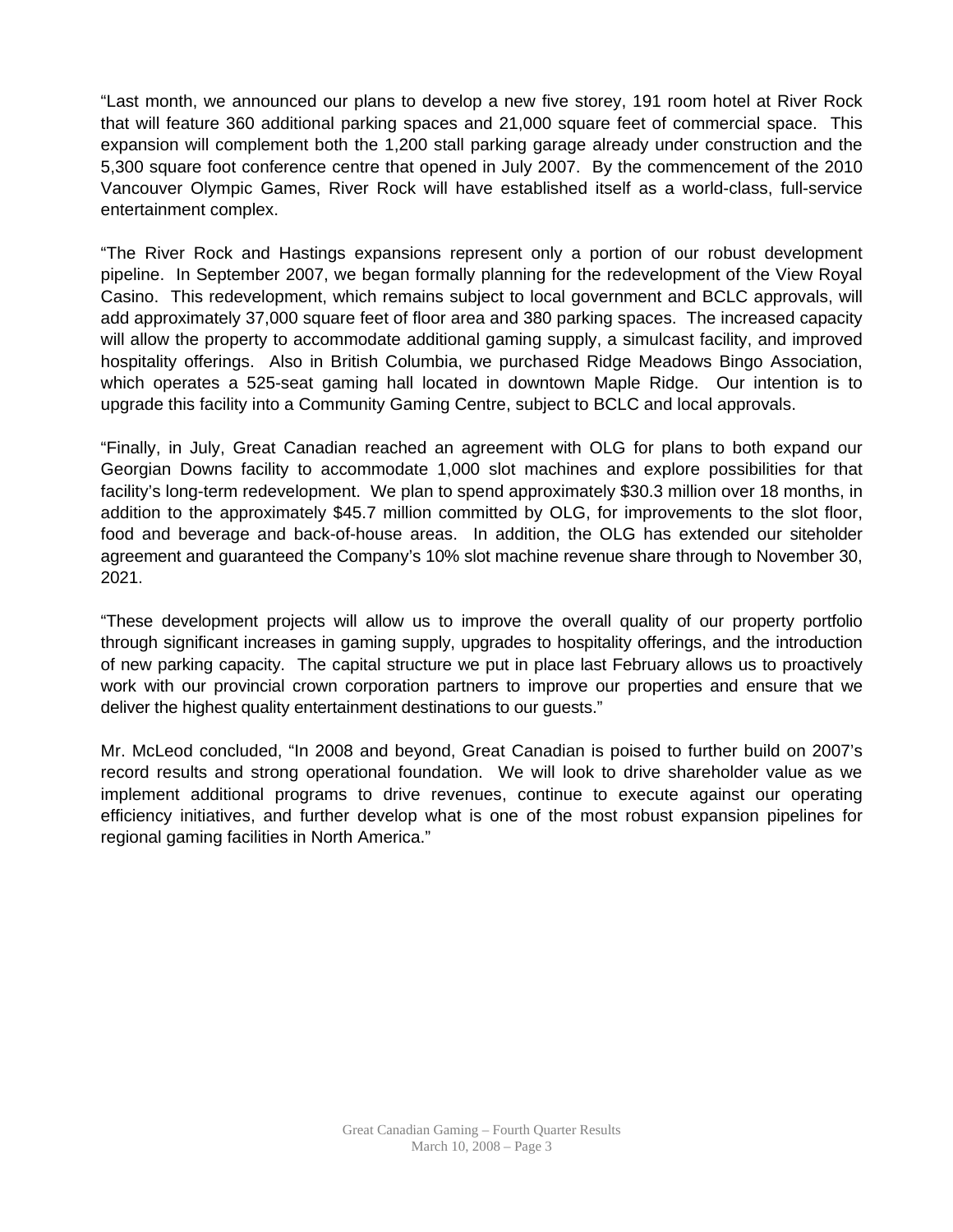### **Development and Expansion Projects**

The following table outlines Great Canadian's current pipeline of facility expansion and redevelopment projects:

(\$ in millions)

| <b>Property</b>                            | <b>Scope of Project/Gaming</b><br><b>Positions</b>                                                                                             | <b>Estimated Completion Date</b>                                                           | <b>Planned or Estimated</b><br><b>Total Budget</b>                                              |
|--------------------------------------------|------------------------------------------------------------------------------------------------------------------------------------------------|--------------------------------------------------------------------------------------------|-------------------------------------------------------------------------------------------------|
| <b>River Rock Casinol</b><br><b>Resort</b> | 1,200 stall parking garage; 5<br>story, 191 room hotel featuring<br>360 additional parking spaces,<br>21,000 sq ft of commercial space         | Initial 600 stalls by 3Q'08<br>Remaining 600 stalls by 4Q'09<br>New hotel by early 2010    | \$118                                                                                           |
| <b>Georgian Downs</b>                      | 550 slot machine expansion                                                                                                                     | By 2Q '09                                                                                  | Maximum of \$30.3 (OLG<br>also plans to spend<br>approximately \$45.7 for<br>facility upgrades) |
| <b>Hastings</b><br>Racecourse              | Installation of 600 slots and new<br>food, beverage and<br>entertainment facilities                                                            | 150 machines installed in 4Q '07;<br>Remainder of redevelopment<br>completed in early 2009 | \$40                                                                                            |
| <b>View Royal</b>                          | 37,000 sq ft for slots, poker and<br>Racebook; F&B upgrade;<br>entertainment lounge; back-of-<br>house space;<br>380 additional parking spaces | 2Q '09 subject to approvals                                                                | \$50                                                                                            |

The Company will host a conference call for investors and analysts today, Monday, March 10, 2008 at 5:00 PM Eastern Time, or 2:00 PM Pacific Time, to review the financial results for the period ended December 31, 2007. To participate in the conference call, please dial 416-695-6272, or toll free at 1-800-766-6630. Questions will be reserved for institutional investors and analysts. Interested parties may also access the call on the Internet at www.gcgaming.com; please allow 15 minutes to register and install any necessary software. Following completion of the call, a replay will be available until March 17, 2008 by dialing 416-695-5800, or toll free at 1-800-408-3053 (Passcode: 3254022). A replay of the call will also be available at www.gcgaming.com.

### **ABOUT GREAT CANADIAN GAMING CORPORATION**

Great Canadian Gaming Corporation is a multi-jurisdictional gaming and entertainment operator with operations in British Columbia, Ontario and Nova Scotia, and Washington State. We operate ten casinos, a thoroughbred racetrack that offers slot machines, four standardbred racetracks (two offer slot machines and one offers both slot machines and table games), a community gaming centre, a hotel and conference centre, two show theatres and various associated food and beverage and entertainment facilities. As of December 31, 2007 the Company had approximately 5,500 employees. Further information is available on the Company's website, www.gcgaming.com.

Please refer to the Consolidated Financial Statements and Management's Discussion and Analysis at www.gcgaming.com (available on March 10, 2008) or www.sedar.com (available on March 11, 2008) for detailed financial information and analysis.

### **The financials results on the following pages are unaudited and prepared by management. Amounts are in millions, except for share information.**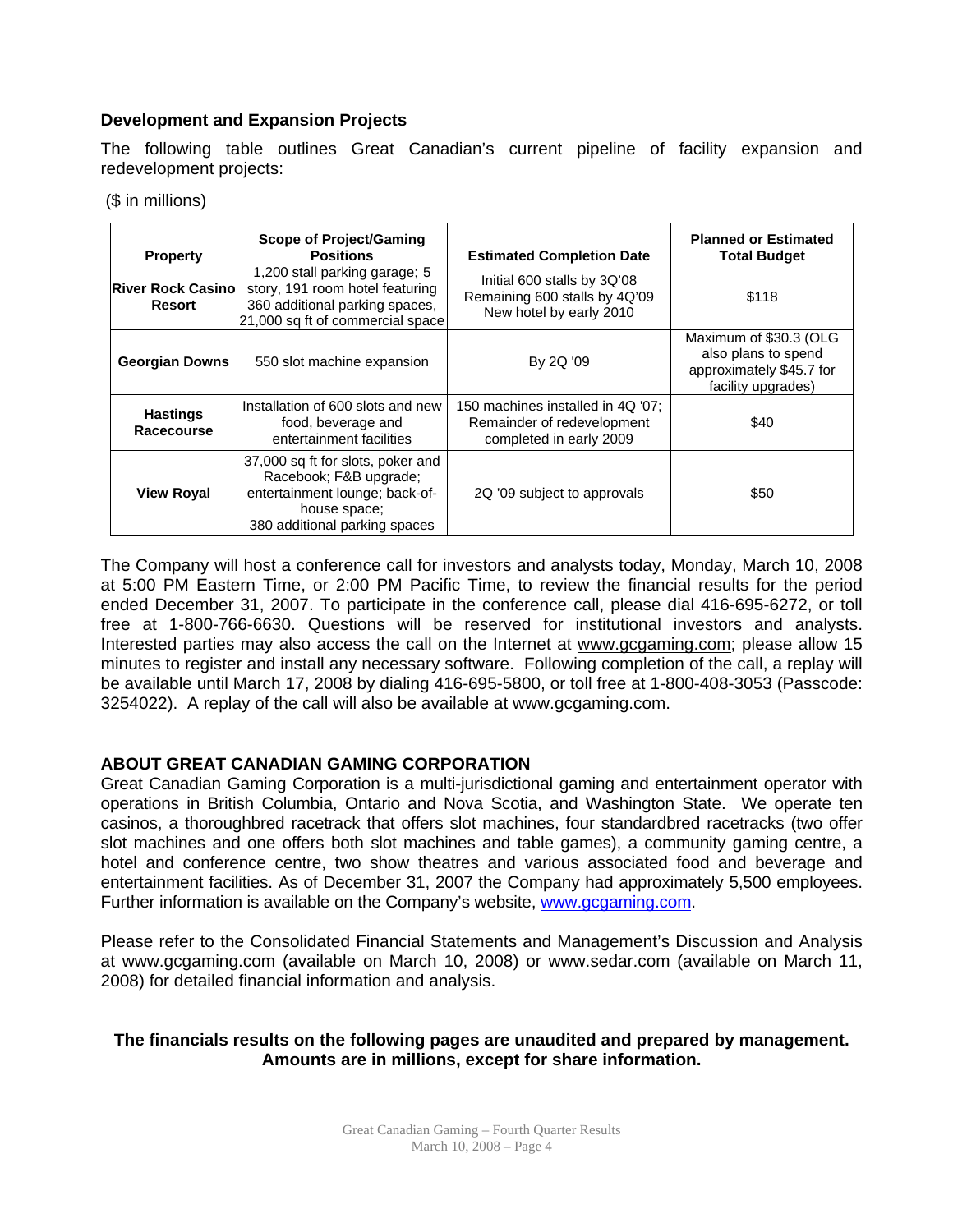### **Consolidated Results of Operations**

(Expressed in millions, except for share information)

|                                                                        |                         | <b>Fourth Quarter</b> |    |        | %        | <b>Twelve Months of</b> |              |          |  |
|------------------------------------------------------------------------|-------------------------|-----------------------|----|--------|----------|-------------------------|--------------|----------|--|
|                                                                        |                         | 2007                  |    | 2006   | Chg      | 2007                    | 2006         | Chg      |  |
| Gaming revenues                                                        | $\overline{\mathbf{s}}$ | 70.5                  | \$ | 69.8   | 1%       | \$<br>283.0             | \$277.0      | $2\%$    |  |
| Racetrack revenues                                                     |                         | 7.3                   |    | 7.5    | (3%)     | 30.7                    | 30.4         | 1%       |  |
| <b>Facility Development</b>                                            |                         |                       |    |        |          |                         |              |          |  |
| Commission                                                             |                         | 6.0                   |    | 4.8    | 25%      | 22.9                    | 19.0         | 21%      |  |
| Hospitality and other revenues                                         |                         | 19.6                  |    | 18.4   | 7%       | 70.9                    | 68.4         | 4%       |  |
|                                                                        |                         | 103.4                 |    | 100.5  | 3%       | 407.5                   | 394.8        | 3%       |  |
| Less: Promotional allowances                                           |                         | (2.7)                 |    | (2.4)  | 13%      | (10.3)                  | (9.6)        | 7%       |  |
| <b>Revenues</b>                                                        |                         | 100.7                 |    | 98.1   | 3%       | 397.2                   | 385.2        | 3%       |  |
|                                                                        |                         |                       |    |        |          |                         |              |          |  |
| Human resources                                                        |                         | 45.1                  |    | 45.1   | 0%       | 179.6                   | 178.6        | 1%       |  |
| Property, marketing and                                                |                         |                       |    |        |          |                         |              |          |  |
| administration                                                         |                         | 27.7                  |    | 27.6   | 0%       | 106.6                   | 108.4        | (2%)     |  |
|                                                                        |                         | 72.8                  |    | 72.7   | 0%       | 286.2                   | 287.0        | 0%       |  |
| <b>EBITDA</b>                                                          |                         | 27.9                  |    | 25.4   | 10%      | 111.0                   | 98.2         | 13%      |  |
| Human resources as a % of<br>Revenues before promotional<br>allowances |                         | 43.6%                 |    | 44.9%  |          | 44.1%                   | 45.2%        |          |  |
| EBITDA as a % of Revenues                                              |                         | 27.7%                 |    | 25.9%  |          | 27.9%                   | 25.5%        |          |  |
|                                                                        |                         |                       |    |        |          |                         |              |          |  |
| Amortization                                                           |                         | 11.8                  |    | 10.1   | 17%      | 40.1                    | 40.2         | $0\%$    |  |
| Stock-based compensation                                               |                         | 1.8                   |    | 1.3    | 38%      | 7.0                     | 6.3          | 11%      |  |
| Restructuring costs                                                    |                         | 0.4                   |    | 7.0    | (94%)    | 1.0                     | 10.0         | $(90\%)$ |  |
| Interest and financing costs, net                                      |                         | 5.9                   |    | 6.6    | $(11\%)$ | 24.8                    | 51.0         | (51%)    |  |
| Other expenses                                                         |                         | 0.1                   |    | 10.4   | (99%)    | 1.7                     | 13.3         | (87%)    |  |
| Income taxes (recovery)                                                |                         | (5.1)                 |    | 1.5    |          | 0.6                     | (4.0)        |          |  |
| Net earnings (loss)                                                    | \$                      | 13.0                  | \$ | (11.5) |          | \$<br>35.8              | \$<br>(18.6) |          |  |
| Earnings (loss) per common share:                                      |                         |                       |    |        |          |                         |              |          |  |
| Basic                                                                  | \$                      | 0.15                  | \$ | (0.13) |          | \$<br>0.42              | (0.22)<br>\$ |          |  |
| <b>Diluted</b>                                                         | \$                      | 0.15                  | \$ | (0.13) |          | \$<br>0.41              | \$ (0.22)    |          |  |
| Weighted average number of common shares (in thousands):               |                         |                       |    |        |          |                         |              |          |  |
| Basic                                                                  |                         | 85,410                |    | 86,133 |          | 86,227                  | 84,471       |          |  |
| <b>Diluted</b>                                                         |                         | 86,662                |    | 86,133 |          | 86,786                  | 84,471       |          |  |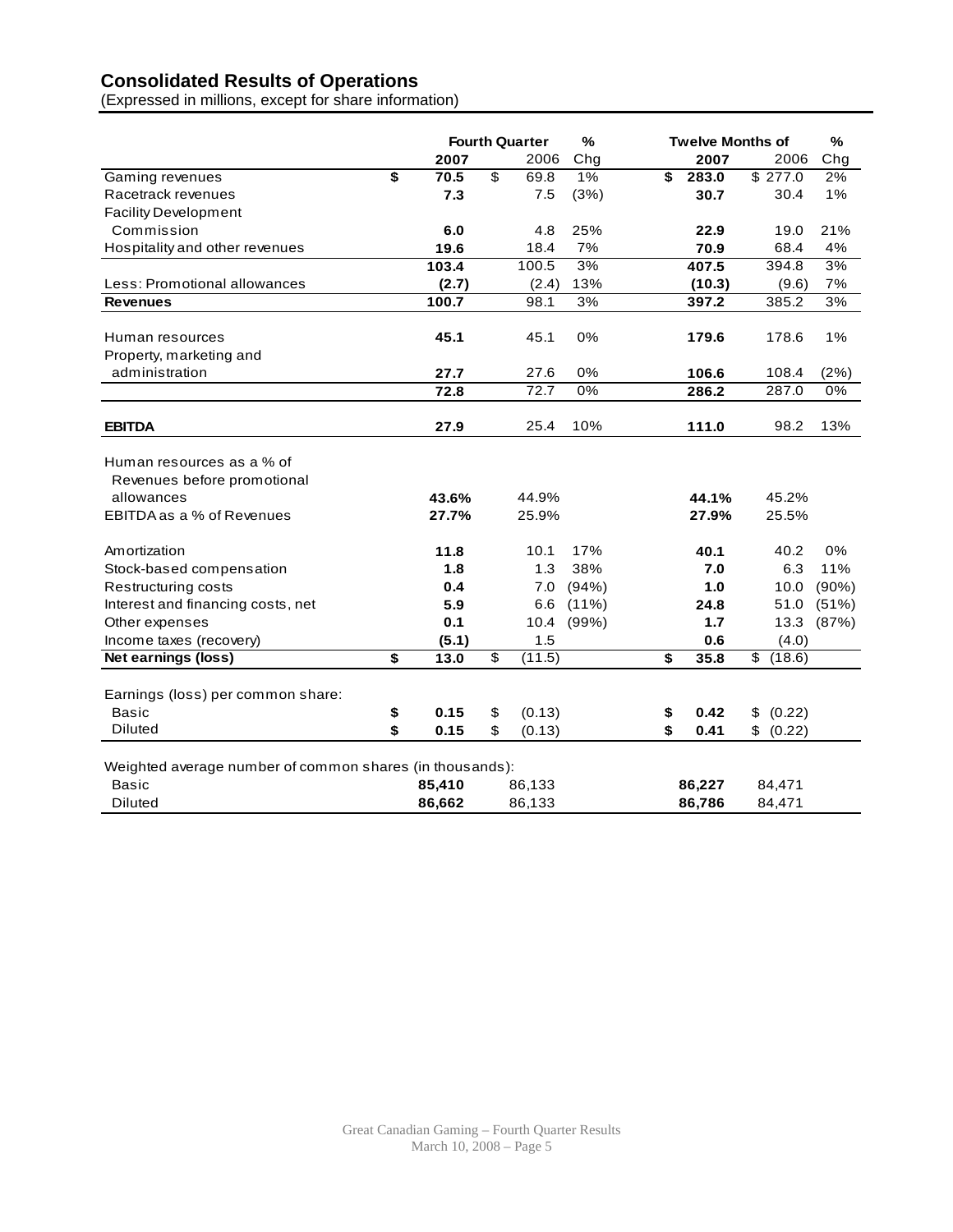## **GREAT CANADIAN GAMING CORPORATION**

### **Consolidated Statements of Financial Position**

(Expressed in millions, except for share information)

As at December 31,

|                                                                                  |    | 2006  |    |       |
|----------------------------------------------------------------------------------|----|-------|----|-------|
| <b>ASSETS</b>                                                                    |    |       |    |       |
| <b>CURRENT</b>                                                                   |    |       |    |       |
| Cash and cash equivalents                                                        | \$ | 107.1 | \$ | 56.8  |
| Restricted cash                                                                  |    | 3.6   |    | 2.6   |
| Accounts receivable                                                              |    | 13.3  |    | 13.3  |
| Income taxes receivable                                                          |    | L,    |    | 9.9   |
| Due from Nova Scotia Gaming Corporation, current                                 |    | 15.3  |    | 17.1  |
| Prepaids, deposits and other assets                                              |    | 12.0  |    | 12.9  |
|                                                                                  |    | 151.3 |    | 112.6 |
| Property, plant and equipment                                                    |    | 567.3 |    | 565.8 |
| Intangible assets                                                                |    | 191.5 |    | 202.0 |
| Goodwill                                                                         |    | 37.0  |    | 30.6  |
| Due from Nova Scotia Gaming Corporation                                          |    | 1.9   |    | 17.7  |
| Future income taxes                                                              |    | 3.4   |    | 10.7  |
| Other assets                                                                     |    | 5.0   |    | 1.3   |
|                                                                                  | \$ | 957.4 | \$ | 940.7 |
| <b>LIABILITIES</b><br><b>CURRENT</b><br>Accounts payable and accrued liabilities | \$ | 69.5  | \$ | 62.0  |
| Income taxes payable                                                             |    | 3.6   |    |       |
| Long-term debt, deferred credit and other liabilities, current                   |    | 8.8   |    | 3.7   |
|                                                                                  |    | 81.9  |    | 65.7  |
| Long-term debt                                                                   |    | 329.4 |    | 390.3 |
| Derivative liabilities                                                           |    | 62.8  |    |       |
| Deferred credit, other liabilities and non-controlling interests                 |    | 2.0   |    | 3.3   |
| Future income taxes                                                              |    | 71.1  |    | 86.5  |
|                                                                                  |    | 547.2 |    | 545.8 |
| <b>SHAREHOLDERS' EQUITY</b>                                                      |    |       |    |       |
| Share capital and contributed surplus                                            |    | 341.3 |    | 335.9 |
| Accumulated other comprehensive loss                                             |    | (9.1) |    | (5.3) |
| Retained earnings                                                                |    | 78.0  |    | 64.3  |
|                                                                                  |    | 410.2 |    | 394.9 |
|                                                                                  | \$ | 957.4 | \$ | 940.7 |
|                                                                                  |    |       |    |       |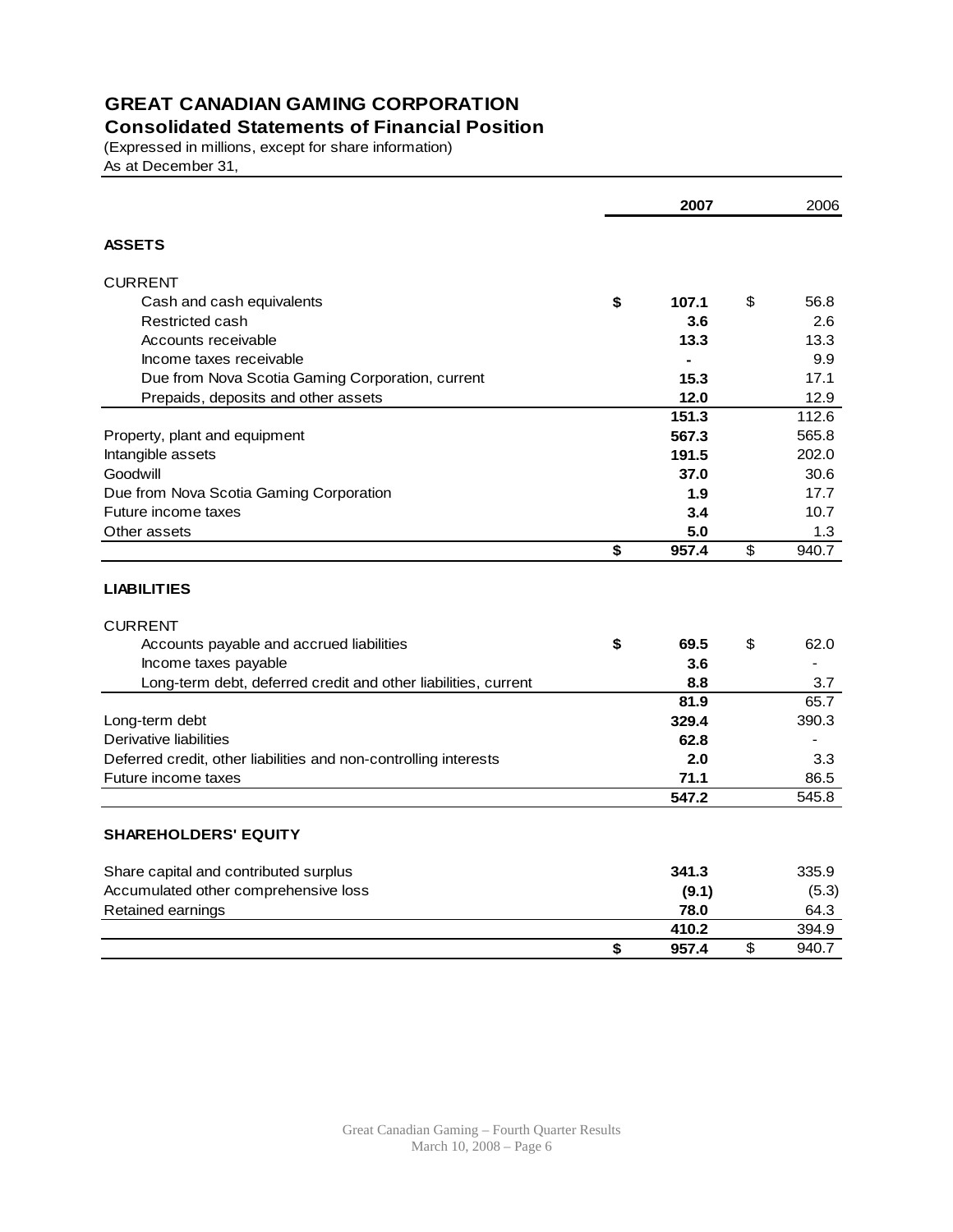### **GREAT CANADIAN GAMING CORPORATION**

**Consolidated Statements of Earnings (Loss)**

(Expressed in millions, except for share information) For the years ended December 31,

|                                                  | 2007     |                |          | 2006       |  |
|--------------------------------------------------|----------|----------------|----------|------------|--|
|                                                  |          |                |          |            |  |
| <b>REVENUES</b>                                  | \$       | 397.2          | \$       | 385.2      |  |
| <b>EXPENSES</b>                                  |          |                |          |            |  |
| Human resources                                  |          | 179.6          |          | 178.6      |  |
| Property, marketing and administration           |          | 106.6          |          | 108.4      |  |
| Amortization                                     |          | 40.1           |          | 40.2       |  |
| Stock-based compensation                         |          | 7.0            |          | 6.3        |  |
| Restructuring costs                              |          | 1.0            |          | 10.0       |  |
|                                                  |          | 334.3          |          | 343.5      |  |
|                                                  |          | 62.9           |          | 41.7       |  |
|                                                  |          |                |          |            |  |
| Interest and financing costs, net                |          | 24.8           |          | 51.0       |  |
| Goodwill impairment                              |          | $\blacksquare$ |          | 9.9        |  |
| Foreign exchange loss                            |          | 0.3            |          | 1.3        |  |
|                                                  |          | 25.1           |          | 62.2       |  |
| EARNINGS (LOSS) BEFORE INCOME TAXES              |          | 37.8           |          | (20.5)     |  |
|                                                  |          |                |          |            |  |
| Income taxes (recovery)                          |          | 0.6            |          | (4.0)      |  |
| EARNINGS (LOSS) BEFORE NON-CONTROLLING INTERESTS |          | 37.2           |          | (16.5)     |  |
|                                                  |          |                |          |            |  |
| Non-controlling interests                        |          | 1.4            |          | 2.1        |  |
| NET EARNINGS (LOSS)                              | \$       | 35.8           | \$       | (18.6)     |  |
|                                                  |          |                |          |            |  |
|                                                  |          |                |          |            |  |
| EARNINGS (LOSS) PER COMMON SHARE<br><b>Basic</b> |          |                |          |            |  |
|                                                  | \$<br>\$ | 0.42           | \$<br>\$ | (0.22)     |  |
| <b>Diluted</b>                                   |          | 0.41           |          | (0.22)     |  |
| WEIGHTED AVERAGE NUMBER OF COMMON SHARES         |          |                |          |            |  |
| Basic                                            |          | 86,226,888     |          | 84,471,204 |  |
| <b>Diluted</b>                                   |          | 86,785,571     |          | 84,471,204 |  |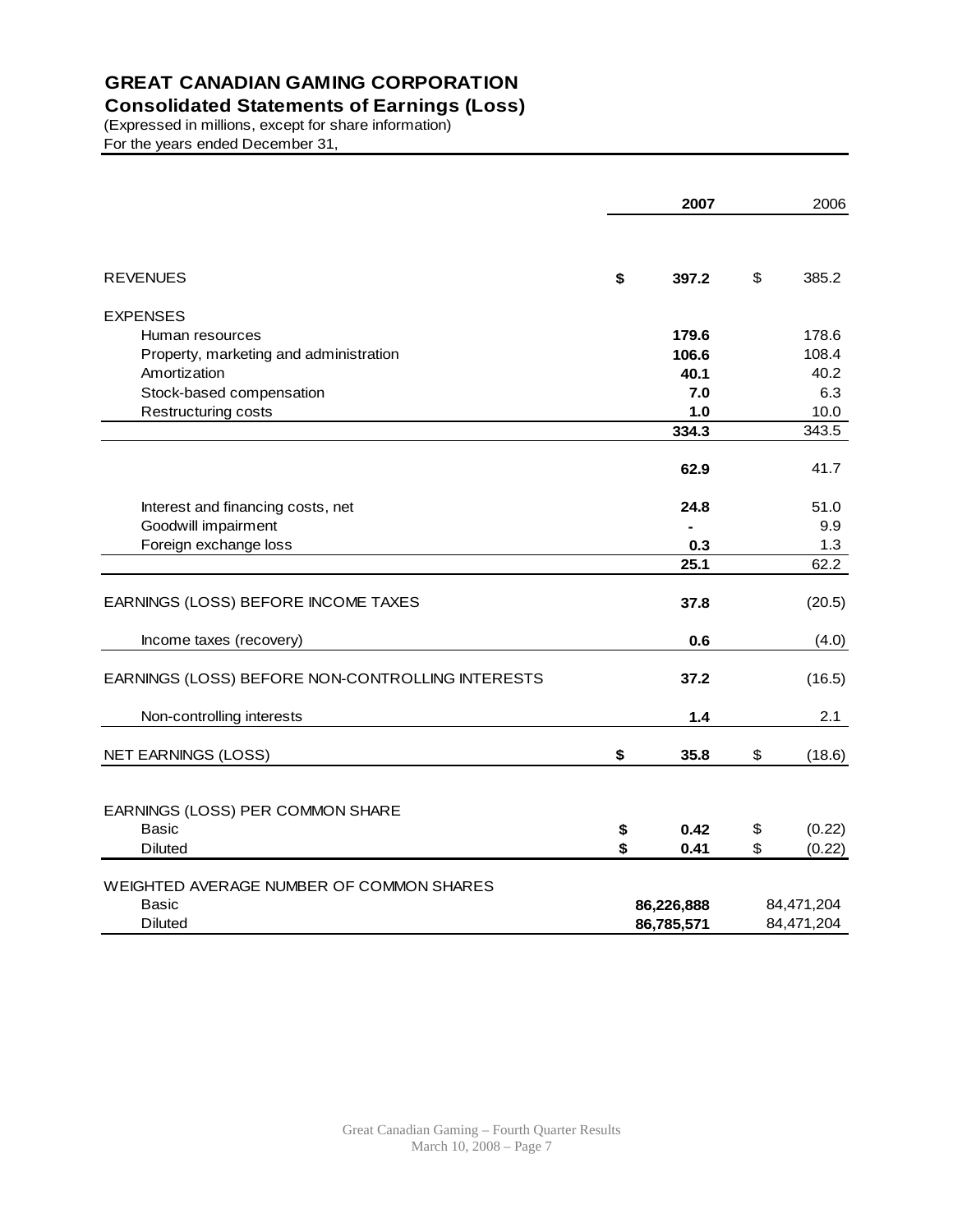### **GREAT CANADIAN GAMING CORPORATION Adjusted Net Earnings**

(Expressed in millions, except for share information)

|                                          | <b>Fourth quarter</b> |        |   |                | %   |   | Twelve months of |   |        |     |
|------------------------------------------|-----------------------|--------|---|----------------|-----|---|------------------|---|--------|-----|
|                                          |                       | 2007   |   | 2006 Chg       |     |   | 2007             |   | 2006   | Chq |
| Net earnings (loss)                      | S                     | 13.0   | S | (11.5)         |     | S | 35.8             | S | (18.6) |     |
| Unusual items, net of tax                |                       |        |   |                |     |   |                  |   |        |     |
| Series A & B redemption costs            |                       | ۰      |   |                |     |   |                  |   | 20.4   |     |
| Goodwill impairment charge on Hastings   |                       |        |   | 9.9            |     |   |                  |   | 9.9    |     |
| Restructuring charges                    |                       | 0.3    |   | 4.6            |     |   | 0.7              |   | 7.0    |     |
| Future income tax recoveries due to      |                       |        |   |                |     |   |                  |   |        |     |
| decreases in enacted statutory tax rates |                       | (10.5) |   | $\blacksquare$ |     |   | (11.5)           |   | (5.2)  |     |
| Other future tax changes                 |                       | 2.0    |   |                |     |   | (3.0)            |   |        |     |
| Adjusted net earnings <sup>(1)</sup>     |                       | 4.8    |   | 3.O            | 60% | S | 22.0             |   | 13.5   | 63% |

(1) A non-GAAP measure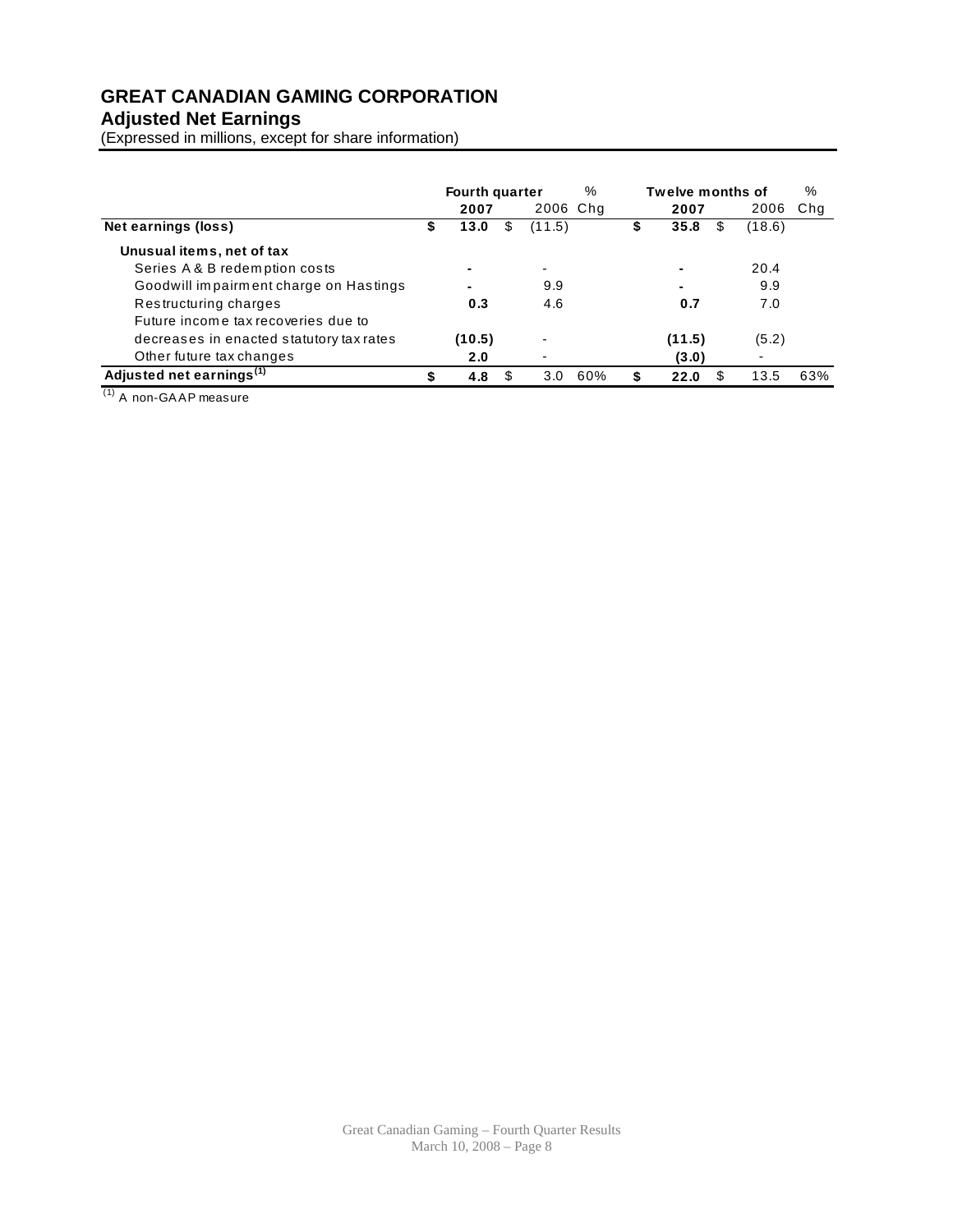#### DISCLAIMER

This news release contains forward-looking statements which reflect management's current expectations regarding the Company's objectives, plans, goals, strategies, future growth, results of operations, performance and business prospects and opportunities. These forward-looking statements are not guarantees, but only predictions. Although the Company believes that these statements are based on information and assumptions which are current, reasonable and complete, these statements are necessarily subject to a number of factors that could cause actual results to vary significantly from current expectations. Such differences may be caused by factors which include, but are not limited to, limited terms of operational service agreements with gaming regulators, pending and proposed legislative or regulatory developments, competition from established competitors and new entrants in the gaming business, dependence on key personnel, no assurance that systems, procedures and controls will be adequate to support expanding operations, potential undisclosed liabilities and capital expenditures associated with acquisitions, negative connotations linked to the gaming industry, First Nations claims with respect to public lands on which we conduct our operations, impact of legal proceedings, impact of smoking bans, ongoing requirements to comply with financial covenants associated with credit facilities, interest and exchange rate fluctuations, non-realization of cost reductions and synergies, acceptance and demand for new products and services, fluctuations in operating results and general economic conditions. The Company cautions that this list of factors is not exhaustive. These factors and other risks and uncertainties are discussed in the Company's materials filed with the Canadian securities regulatory authorities from time to time, including in the "Risks Factors" section of the Company's Annual Information Form for fiscal 2007, or as identified in the Company's disclosure record on www.sedar.com. The forward-looking statements included in this news release and are expressly qualified in their entirety by this cautionary statement. Readers should not place undue reliance on the forward-looking statements, which reflect management's plans, estimates, projections, and views only as of the date hereof. The Company does not undertaker to publicly update these forward-looking statements to reflect subsequent events or circumstances.

The Company has included non-generally accepted accounting principles ("non-GAAP") measures in this news release. "EBITDA", a non-GAAP measure as defined by the Company, means Earnings Before Interest and financing costs (net of interest income), Income Taxes, Depreciation and Amortization, stock-based compensation, restructuring costs, goodwill impairment, foreign exchange loss and non-controlling interests. EBITDA is derived from the consolidated statement of earnings (loss) and can also be computed as revenues, less human resources expenses and property, marketing, and administration expenses.

Readers are cautioned that these non-GAAP definitions are not recognized measures under Canadian GAAP, do not have standardized meanings prescribed by GAAP, and should not be construed to be alternatives to net income determined in accordance with GAAP or as indicators of performance or liquidity or cash flows. The Company's method of calculating these measures may differ from methods used by other entities and accordingly our measures may not be comparable to similarly titled measures used by other entities. The Company uses these measures because it believes they provide useful information to both management and investors with respect to the operating and financial performance of the Company.

ON BEHALF OF

#### **GREAT CANADIAN GAMING CORPORATION**

"Original Signed By Milton Woensdregt"

Milton Woensdregt, CA Chief Financial Officer

\_\_\_\_\_\_\_\_\_\_\_\_\_\_\_\_\_\_\_\_\_

#### **GREAT CANADIAN GAMING CORPORATION [TSX:GC]**

Suite #200 - 13775 Commerce Parkway Richmond, BC V6V 2V4 (604) 303-1000